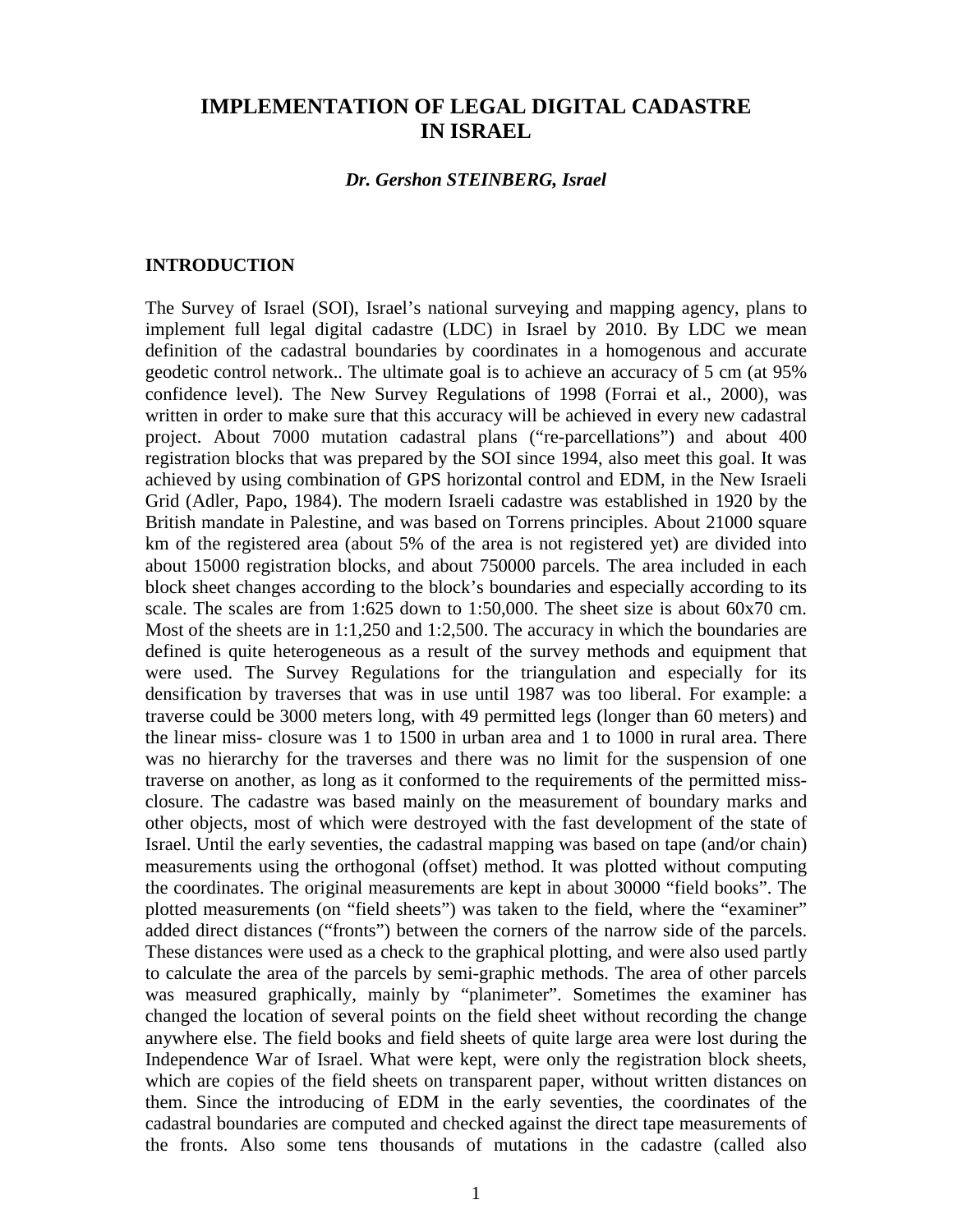"registration plans"), are computed. These are "islands" of higher local accuracy, but they suffer from the distortions of the old geodetic network. In order to achieve homogenous accuracy of 5 cm, we have to reconstruct and measure most of the boundaries that were already measured in the past. That is an enormous task, the economic importance of which is doubtful, and the probability of its implementation is poor. On the other hand, the present situation in which we do not have digital legal definition of the cadastral boundaries is not reasonable and is not proper for a modern state in the new millennium. The situation is very bad once we understand that there is no unique definition to the boundaries, and that the possible errors in reconstruction of boundaries might reach some decimeters. This situation is getting worse with the development of the country, which involves destruction of old objects that can still be used for the reconstruction of boundaries. The harder the reconstruction of boundaries becomes, the more it causes delays in new measurements and their approval, followed by investment of multiple economic resources and growing of the possible errors. We also have to keep in mind that at the same time, the value of the land is growing constantly. Today we already have many areas in which the value of a strip of land 5 cm wide and 20 meters long is more than 1000 U.S.\$. A lot of surveys, which contain reconstruction for boundaries, and are used for building projects, are done in Israel with no necessity for cadastral mutation plans. Non-reversible facts are actually established in the area, without the approval of the SOI and without considering a wide picture of the cadastral connections. It can cause a situation in which a parcel between two others that were reconstructed separately would lose a substantial part of its area while every thing was done legally. Digital legal definition of the land boundaries would prevent of course all such problems, and it would dramatically fasten the work and decrease the price of any measurement for reconstruction of boundaries. Here are some examples of its influence on our life: A basic condition for approval of mutation plan in Israel, is its conformity with a detailed municipal plan. The cadastral layer in those plans is based usually on digitized graphic material from the registration blocks. This material does not guarantee the requested suitability and causes in advance inaccurate municipal plans. Available LDC will be the solution for this problem and will significantly contribute to acceleration in the preparation and approval of municipal plans and of cadastral mutation plans. Once we have LDC we can plan, mark in the field, and check immediately every building project. Actually, very soon we shall not understand how we could live without it. The question is how to achieve it efficiently and in reasonable time. Following are some ideas the implementation of which will bring us to our goal.

### **IDEAS FOR IMPLEMENTING LDC**

### **1. Ongoing cadastral projects**

By cadastral projects we mean both mutation plans in registered area and measurements of new registration blocks in unregistered area. As mentioned above, all the cadastral projects that were prepared by the SOI (by contracts with private surveyors) since 1994, meet the accuracy criteria of the LDC. The basic geodetic control for all these projects were done by GPS measurements, tied mostly to 3rd order "triangulation" control points that was readjusted to be a homogeneous accurate horizontal geodetic control, and have coordinates in the New Israeli Grid (NIG). Since 1996 there is a directive published by the SOI that every mutation plan containing more than 5 new parcels or larger than 10 dunams (10000 sq. meters) must have coordinates in the NIG. The need for coordinates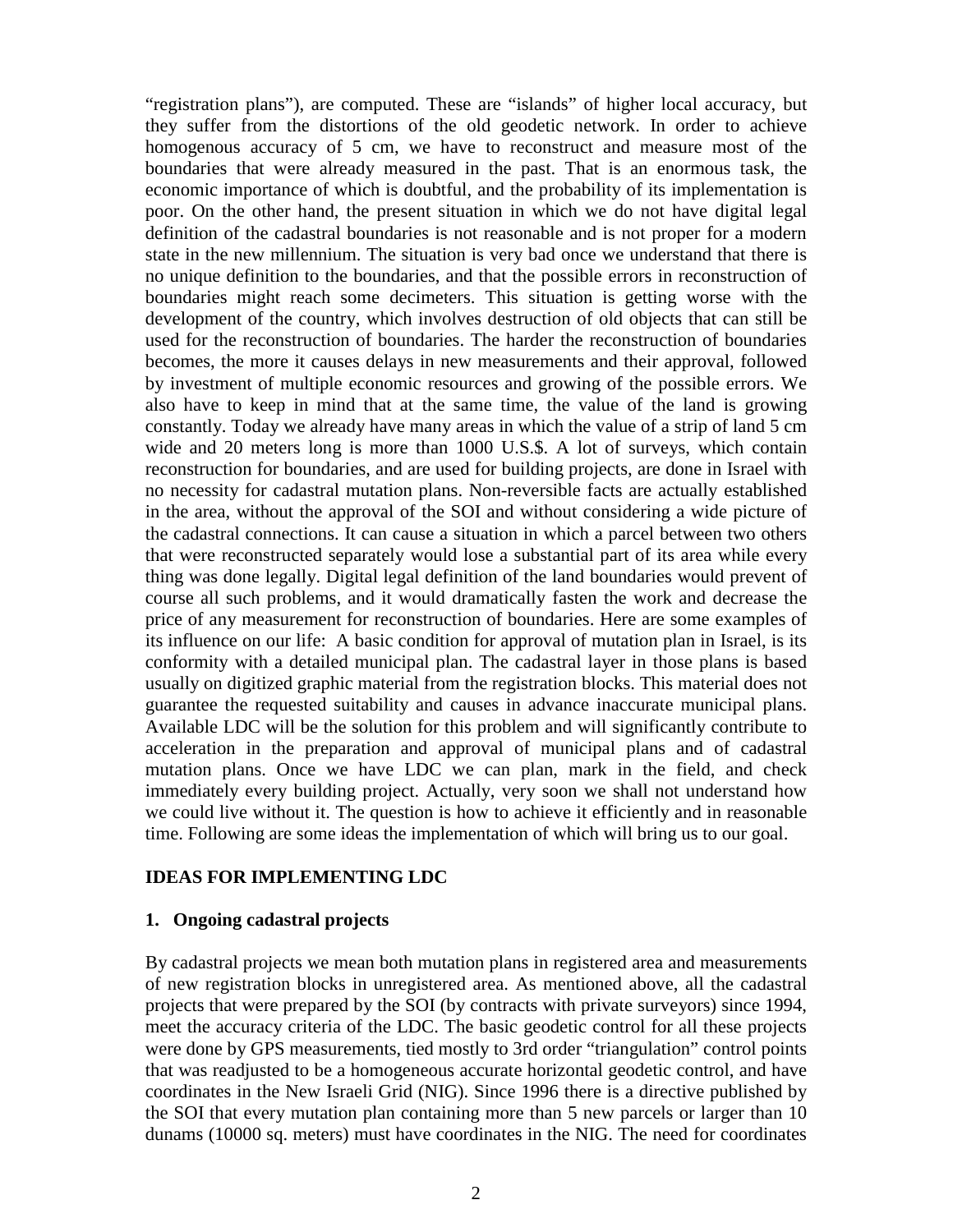was already one of the regulations in the Ordinance Surveys of 1987, but the change was the necessity to use the NIG. This demand meant mostly use of GPS measurements, because of the impossibility to tie the surveys to control points of the lower order that exist in the field but were not computed in the NIG, due to the incompetence of its measurements (as described in the introduction). The new Survey Regulations were published in July 1998 and every cadastral mutation plan that is brought to approval at the SOI since January 1999 must be prepared according to them. In addition to the use of NIG in every cadastral project, it has to be presented on electromagnetic media, in a special format of the data, which would enable easy check and almost automatic storage in the cadastral database .

The annual rate of cadastral projects is about 1200 mutation plans and 100 new registration blocks, spread over an area of about 100 square kms. There are also intentions to accelerate the work in the unregistered area in order to finish it by 2010.

# **2. Legalizing the digitized cadastre of the Israeli Land Administration**

About 92% of the land in Israel, belongs to the state and is managed by the Israeli Land Administration (ILA). Tenure of these lands is done through a long term leasing in a variety of ways. The status of the cadastre in most of the area does not fit its actual use. In every case of preparing a mutation plan in such an area according to its real use, or according to new municipal plans and new development projects, the registered boundaries are canceled and new boundaries are created instead of them. It means that there is no importance to the accuracy of the registered boundaries, even when they are marked in the field. The SOI is completing digitizing and "stitching" all the registered block sheets of Israel. This is based on graphic material, and so the accuracy of the product (called "cadastral GIS"), is changing from some decimeters (large scale block sheets) to some meters (small scale block sheets). The ILA is managing a parallel system of the land-use. The idea is to adopt the inaccurate coordinates of the "cadastral GIS", in all the places where the ILA is ready for it, and declare these coordinates as LDC. Boundaries between this area and other kind of land use (private or long lease in urban area) will be treated as in the following paragraph 4.Until this treatment (which might take some time) is completed, we should work according to special restrictions about how close to the other kind of land-use we can adopt the cadastral GIS. The adoption will not be done in areas, in which there are already approved mutation plans with coordinates. An un-prevented result of this legalization act is a massive change of the parcels area in the Land Registration Office, so that the area will fit exactly the coordinates of the boundary framework. Otherwise, the area of too many parcels will not stand in the permitted tolerance of the difference between computed and registered area. This result has clear advantages (no more dealing with discrepancies between registered and computed area), and it is easy to be done (legally) once the lands owner (ILA in this case) agrees to do it.

Most of the land of Israel belongs to the category of this paragraph.

# **3. Growing skeleton of LDC by every-day building activity**

According to the new Survey Regulations, every new mapping, although not for registration, should be done by the same methods and accuracy of the Regulations.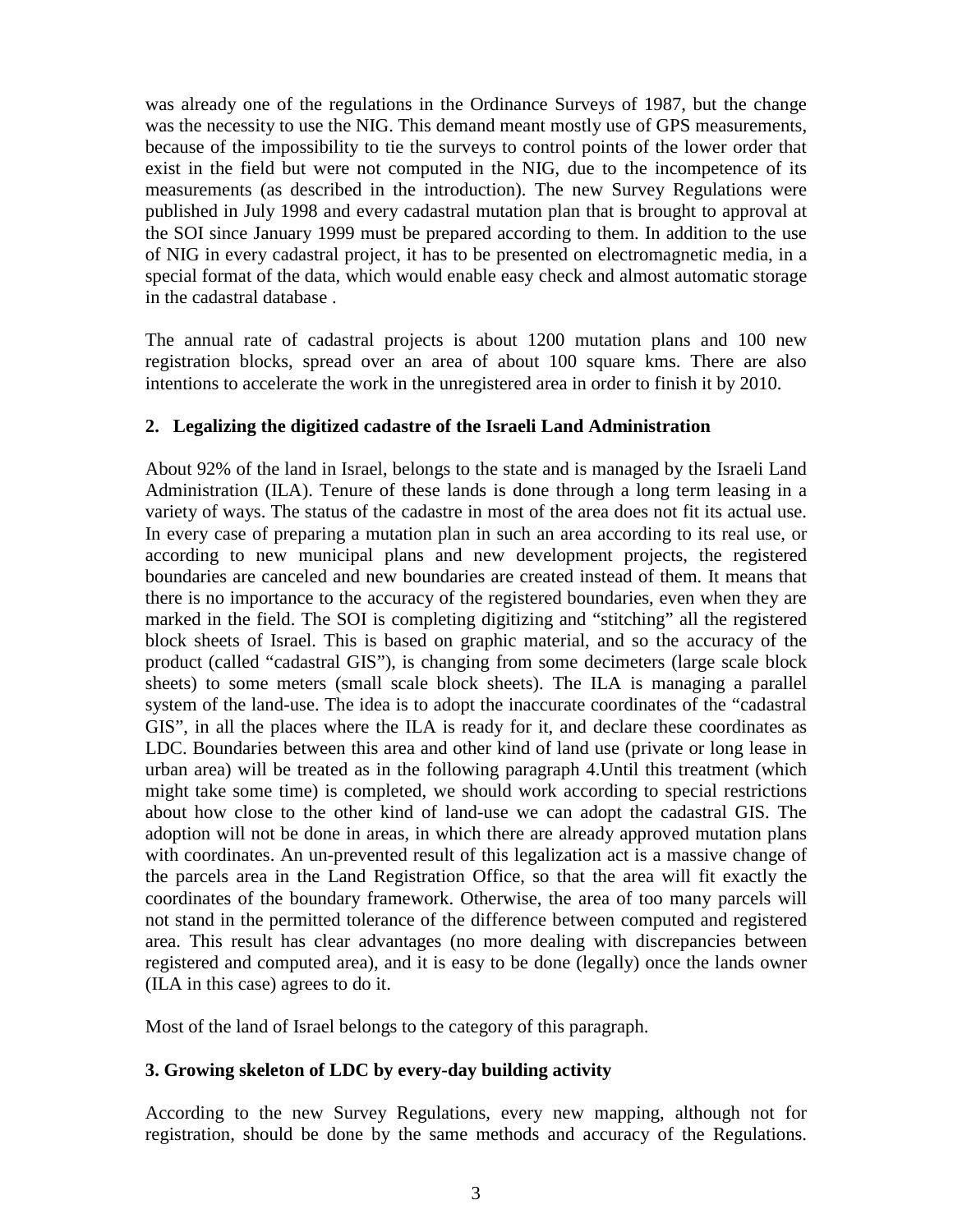Survey works involved with reconstruction and/or measurements of boundaries, take place every day. The idea here is to collect all this information from the surveyors. Every parcel that is measured and has coordinates in the NIG, will become a growing skeleton structure of LDC and will be used as spread islands helping to anchor other measurements. The availability of the information to all the surveyors will ease their work near locations of previous work and will enable them to check their work and be sure it was done properly.

# **4. Approximate LDC**

As was said in the introduction, it is a huge task to achieve the desired goal of full accurate LDC. Reconstruction and measurement of all the cadastral boundaries (even without those detailed in paragraph 1 above) should cost about 500 million US\$. The economic importance of performing this task is doubtful. It is also not realistic for the surveyors' resources of Israel to fulfill such task within 10 or even 20 years. The solutions described in the first three paragraphs meet the requested accuracy of 5 cm at a confidence level of 95%. In this paragraph we bring a solution, which is a reasonable substitute to the desired product, with the cost of about 10% to 20% of it. This solution, which we call approximate LDC (ALDC), will be implemented in the area that was not dealt with in the previous paragraphs. The solution will be executed in the following way:

- a. Gathering of all the existing measurements data from the field books, field sheets, mutation plans, digitized graphic material (when no other data exist), and the coordinates of the control points that were used in the measurements. Other sources of information are the topographic GIS and the orthophoto coverage, in which one can identify objects that appear in the original measurements.
- b. About 5% to 10% of the original control points, or boundary points, or objects, which exist in the field and are supposed to be authentic (belong to the original measurement), will be measured by the combination of GPS and total-stations. When such details are not found, effort will be made to locate and reconstruct authentic objects by the use of old air photographs. Substantial built up fences will be measured too.
- c. A sophisticated least square adjustment will be done with all the new measurements of (b) and the old data of (a). The adjustment will be made with consideration of geometric information like straight and parallel lines and width of roads as in (Doytsher, 1981 and 1997).
- d. The least square adjustment is accompanied by accuracy estimate. It will give the idea whether we have to measure more objects and also whether we can adopt substantial fences (which are not authentic) as if it is authentic. The idea here is to adopt physical evidence as long as it stands with in the accuracy that can be achieved, even when we know that it is not exactly in its original location. In that case another iteration of the adjustment will be made, including the additional data.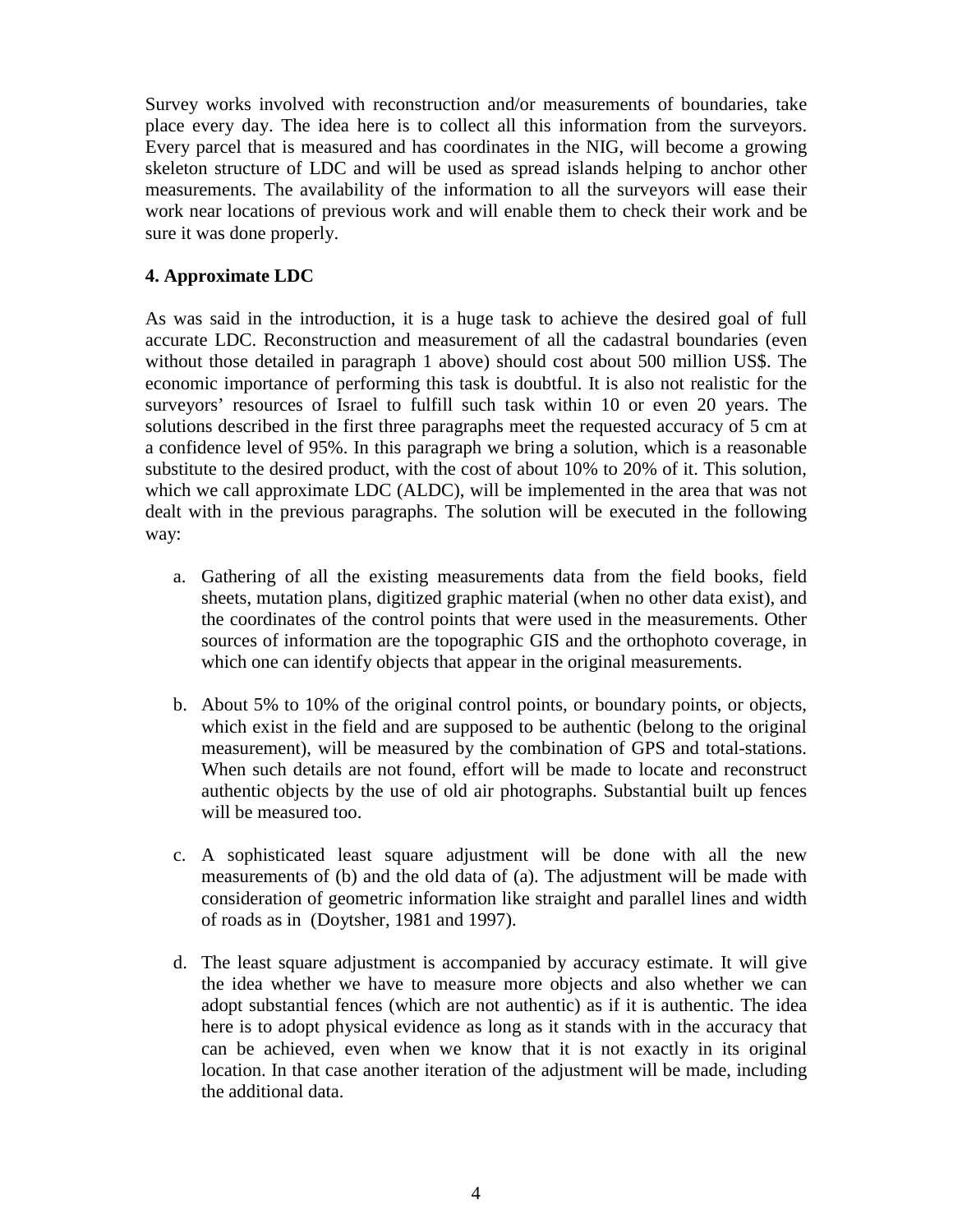Some experiments and research that were done, see e.g.( Fradkin ,Doytsher, 1997) show that we should expect to get standard deviation (s.d) in the range of 5 cm to 25 cm. We should not expect to reach low and homogenous standard deviation everywhere, due to different accuracy of the original measurements and to different conditions in the field. The least square adjustment should give us the indications for improving the results through adding of measurements (when possible), including the use of old air photographs. The result of the adjustment is ALDC. The coordinates of the cadastral boundaries (except those of the authentic ones that were measured), will be considered correct and legal as long as there is no better contradicting evidence. In every case of reconstructing boundaries by the data of the ALDC, the surveyor will have to check for existence of authentic objects that enable more accurate reconstruction. The searching distance (radius) for such objects will be derived from the s.d of the adjustment. Reasonable distance is 25 meters for every 10 cm of s.d . Once authentic objects are found, they will be measured. Those new measurements will be added to the observation-equations through a process of sequential least square adjustment. Every new reconstruction of boundaries (although when no additional authentic objects are found, and the reconstruction was based on the ALDC), will be registered, and will be used in the future as authentic data. The same rule will be used also with substantial physical boundaries (fences) that are built in the range of 3 times the s.d , as long as the "fronts" of such boundaries, as well as the other fronts (that are not built) between these boundaries will conform to this criterion .As a matter of fact, this idea is already a long time a part of the Survey Regulations for "graphic" reconstruction of boundaries. The rule in this case is to search for original boundary marks within a radius of 1 meter when the digitized block sheets are in the scale of 1:1,250 and a radius of 2 meters when the scale is 1:2,500. There are difficulties with the fact that such measurements get an official recognition only as an approval of mutation plans. Now, it will belong to the LDC with every reconstruction of boundaries, as a part of paragraph c above.

Most of the work and the resources to be invested are in the category of this paragraph.

# **SUMMARY**

A rough estimate of the cost of the project in Israel is in the range of 50 to 100 million U.S dollars. About half of the cost is needed for fieldwork and the other half to office activity. It means an expense of less than 2\$ per capita for the next 10 years. It is a reasonable price, and there is no doubt about its necessity in the long run. The LDC will make a revolution with all the surveys that are connected to planning, building and registration of land. Planning will be based on available digital cadastral layer. Marking of parcels for building will be based on available digital material, which can be used fast and easy in the GPS era. The above is good also for authorities supervision of building according to the approved plans. Available LDC will fasten and reduce the cost of preparing, checking and approval of cadastral mutation plans. The citizens' right for information includes the information about their most valuable property, which are their house and land. Available LDC will supply every one with immediate information about the exact location, shape and area of their property. Implementing of LDC is the basic condition for 3 dimensional cadastre, which is in its first steps (Doytsher, Forrai, Kirschner, 2001). It complies also with the FIG Vision for a Future Cadastral System-Cadastre 2014 (Kaufmann, Steudler, 1998).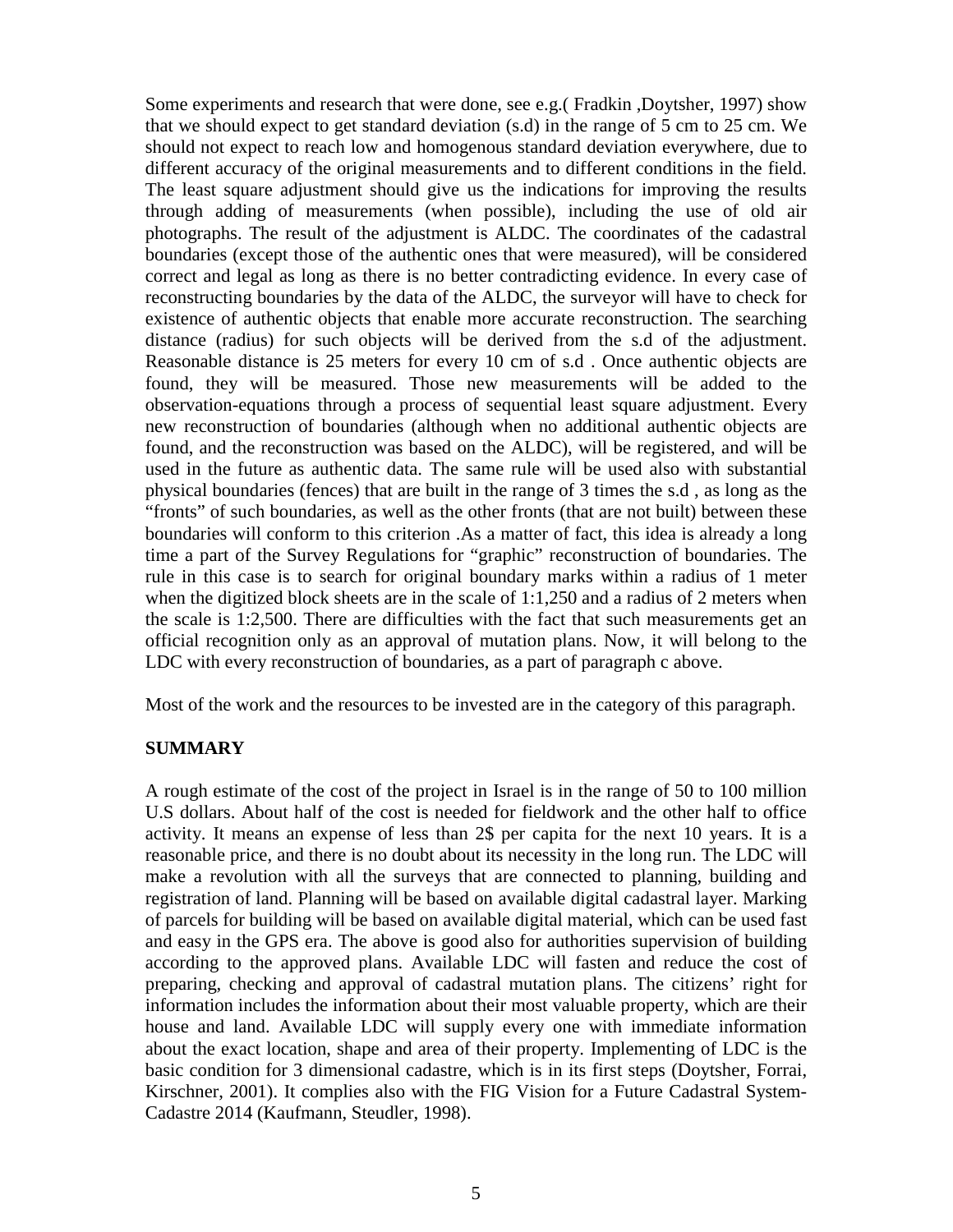### **REFERENCES**

- Adler R. and Papo H., "Change of Projection following Readjustment" ,The Cartographic Journal, Vol.22, 1984, pp.138-140
- Doytsher Y., 1981. "Numerical Processing of Graphical Cadastral Information", In Proceedings of 16<sup>th</sup> International Congress of Surveyors, Montreux, Switzerland, paper 304.5.
- Doytsher Y., 1997. "Geometrical and Topological Improvement of Structures Measured from Photographs", Surveying and Land Information Systems, Vol. 57(1), pp.11-22.
- Doytsher Y., Forrai J., Kirschner G., 2001. "Initiatives to ward a 3D GIS Related Multi – Layer Digital Cadastre in Israel", FIG FWW 2001, Seoul, Korea.
- Forrai J., Doytsher Y., Krupnik A., Shoshani U., Meltzer Y., Steinberg G., "The New Israeli Regulations for Surveying and Mapping: Integrating New Technology and Methods with Existing Mapping Routines ", 2000 (Submitted to the Australian Surveyor).
- Fradkin K., Doytsher Y., 1997. "A Method for Establishing an Accurate Urban Digital cadastre in Israel", 1997 GIS/LIS Annual Conference, Cincinnati, Ohio, USA (CD proceedings).
- Kaufmann J., Steudler D., 1998, Cadaster 2014 A Vision for a Future Cadastral System, FIG Commission 7 / working group 1, July 1998

### **CONTACT**

Dr. Gershon Steinberg Deputy Director for Geodesy and Cadastral Surveys Survey of Israel P.O. Box 14171 61141 Tel Aviv ISRAEL Tel. + 972 3 561 5708  $Fax + 97236231806$ E-mail: gershon\_steinberg@hotmail.com or forrai@soi.gov.il